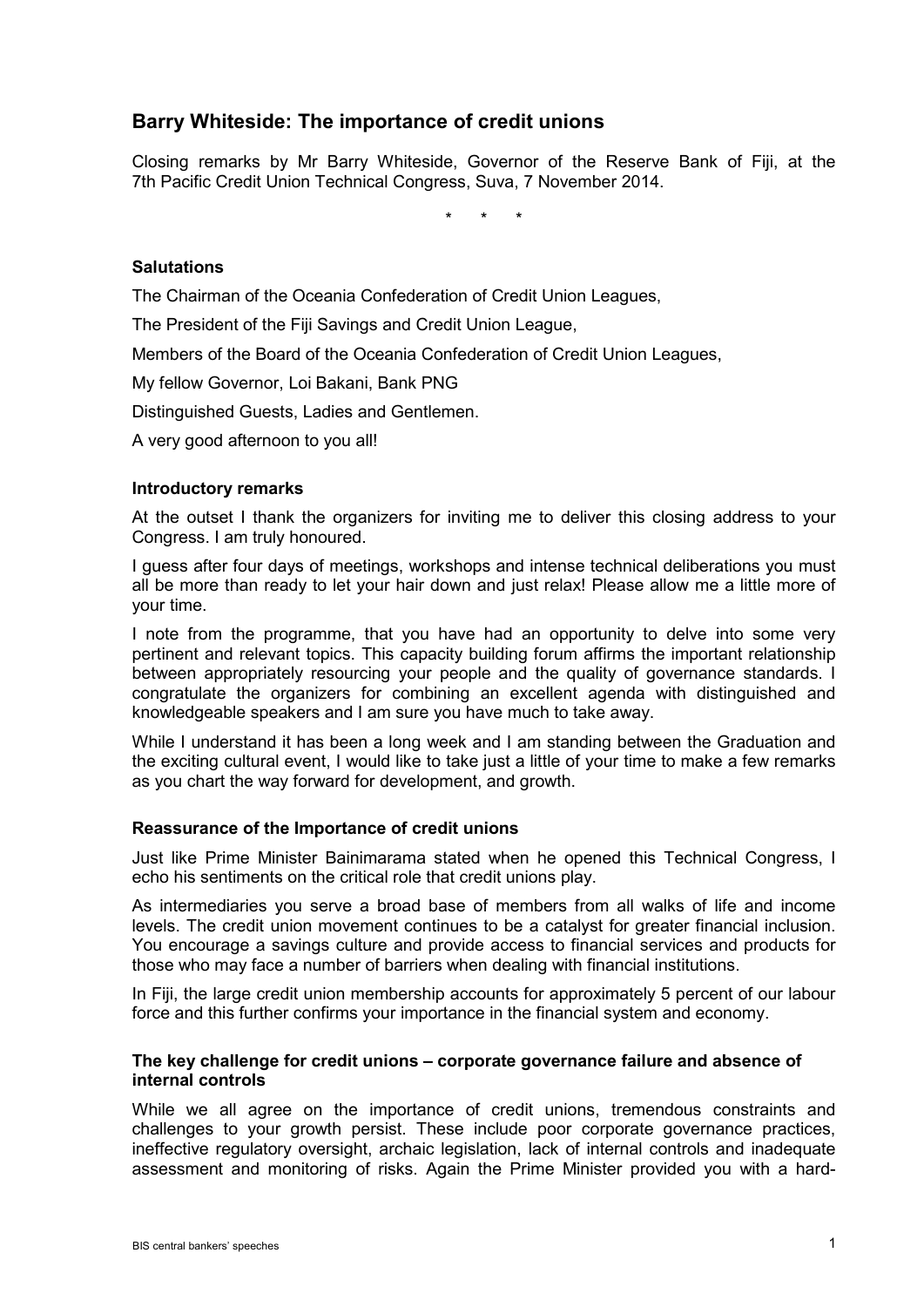hitting message as to what could happen with poor governance, poor controls, and not the least, ineffective regulatory oversight.

I am sure that you would have deliberated on these subjects in your various technical sessions and fully understand the repercussions for not setting the appropriate platforms.

Ladies and gentlemen, we live in a time where transactions and products are becoming more complex, leaving institutions, both big and small, vulnerable to failure. Therefore, establishing proper safety nets is critical.

I urge participants, as you return to your respective countries, to continuously review and benchmark your operations against international principles and best practices. The World Council of Credit Unions and International Credit Union Principles on Governance, Operations and Safety and Soundness have much guidance to offer in these areas, as do your facilitators.

# **The importance of innovation**

Let me touch a little on innovation, something which is very important if credit unions are to remain relevant and competitive in today's dynamic environment. I encourage participants to put on your innovative thinking caps. Observe the products and services offered by credit unions in other economies and identify those that could be tailored in yours to increase your coverage.

For instance, technology now drives the efficient and economical delivery of financial services and interaction with customers. Credit unions may wish to explore the use of Digital Finance to facilitate transactions with members, particularly those in remote areas.

Also, inward remittances from our families overseas are a significant foreign exchange earner; in Fiji remittances are the number two foreign exchange earner after Tourism and we received in excess of \$339 million last year and are expecting more than \$370 million this year – which will be a new record. You may wish to explore the feasibility of creating remittance-linked products for your members – as currently practiced in Kenya and Latin America, in partnership with the World Council of Credit Unions.

# **The Reserve Bank of Fiji's experience – support for credit unions**

Ladies and gentlemen, I firmly believe that in order for credit unions to compete and grow in a progressive and modern financial system, the support and guidance of the central bank is critical. Therefore, before I conclude, I wish to share a few of our partnership initiatives in a bid to develop this important industry.

In March this year we undertook a survey covering 21 credit unions with assets totalling \$125.1 million. This allowed us to understand the structure and coverage of credit unions and will help us in developing an appropriate regulatory framework. Ministerial approval has been sought for the Reserve Bank to supervise Fiji's credit unions and we envisage that this will develop them into prudentially sound entities.

We have also sought technical assistance from the International Monetary Fund to review the Fiji Credit Union Act. This will establish the requisite governance and policy framework. We are hoping that this engagement will take place soon and we will work closely with all credit union stakeholders in drafting a modern legislation.

Furthermore, a 10-year Financial Sector Development Plan for Fiji is currently being drafted by the Reserve Bank after wide consultation. I am pleased to announce that the Plan contains strategies aimed at removing barriers to development and growing non-bank financial institutions, which includes credit unions. The Plan will be implemented from 2015.

In 2015, the Reserve Bank in partnership with the Government and relevant stakeholders will formulate a new Financial Inclusion Strategy for Fiji. Credit Unions will be consulted and will